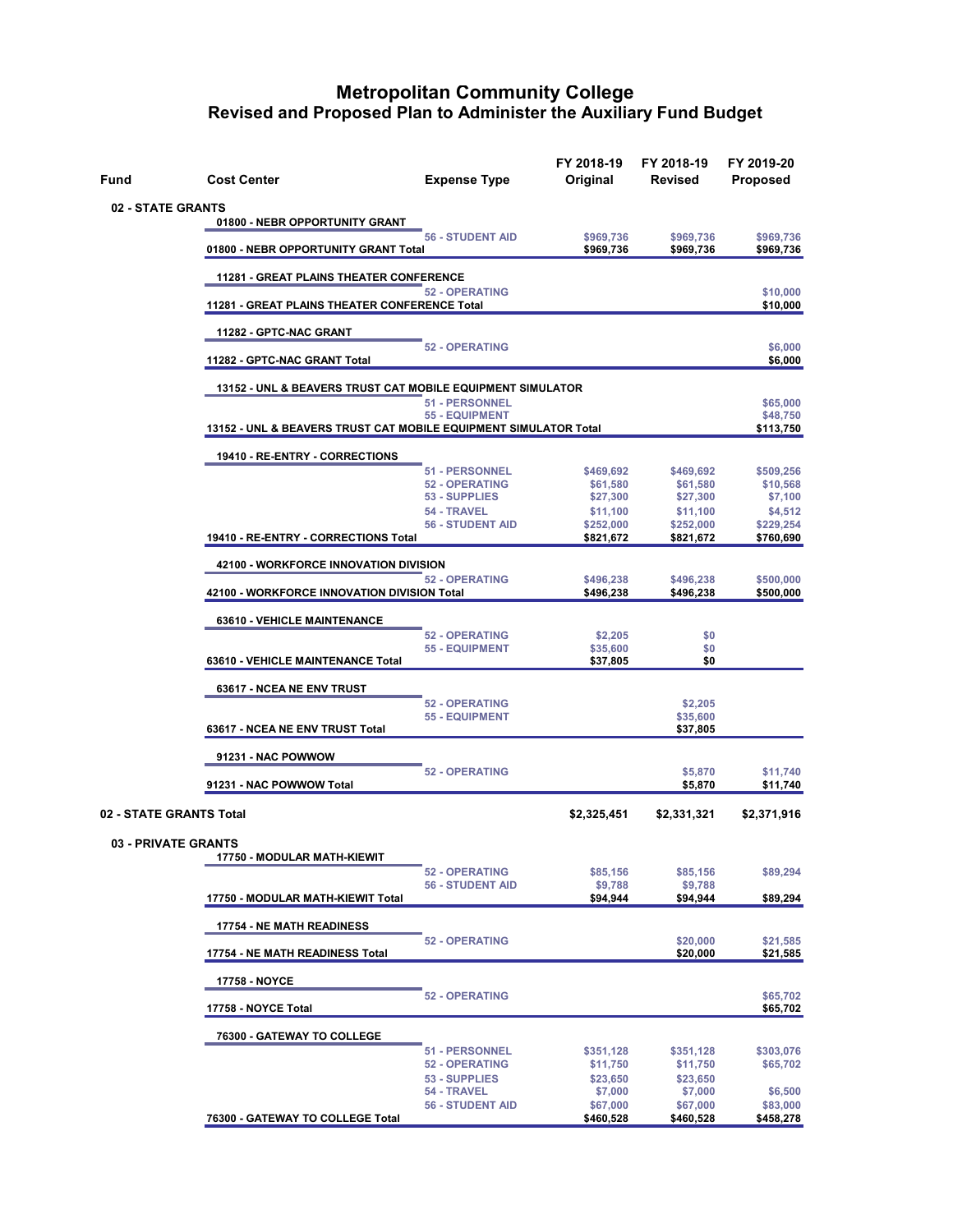| Fund | <b>Cost Center</b><br><b>Expense Type</b>                                  | FY 2018-19<br>Original                                                                                                                                                                                                                                                                                                                                          | FY 2018-19<br><b>Revised</b> | FY 2019-20<br><b>Proposed</b> |
|------|----------------------------------------------------------------------------|-----------------------------------------------------------------------------------------------------------------------------------------------------------------------------------------------------------------------------------------------------------------------------------------------------------------------------------------------------------------|------------------------------|-------------------------------|
|      | 03 - PRIVATE GR 85510 - OPPORTUNITY YOUTH COMMUNITY LIASON                 |                                                                                                                                                                                                                                                                                                                                                                 |                              |                               |
|      | <b>51 - PERSONNEL</b><br>85510 - OPPORTUNITY YOUTH COMMUNITY LIASON Total  |                                                                                                                                                                                                                                                                                                                                                                 |                              | \$46,667<br>\$46,667          |
|      | 03 - PRIVATE GRANTS Total                                                  | \$555,472                                                                                                                                                                                                                                                                                                                                                       | \$575,472                    | \$681,526                     |
|      | <b>04 - MCCF PRIVATE PASS THRU</b><br><b>12102 - AUTOMOTIVE SUPPORT JB</b> |                                                                                                                                                                                                                                                                                                                                                                 |                              |                               |
|      | <b>52 - OPERATING</b><br>12102 - AUTOMOTIVE SUPPORT JB Total               |                                                                                                                                                                                                                                                                                                                                                                 |                              | \$47,602<br>\$47,602          |
|      | 12150 - DIESEL TECHNOLOGY                                                  |                                                                                                                                                                                                                                                                                                                                                                 |                              |                               |
|      | <b>51 - PERSONNEL</b><br>12150 - DIESEL TECHNOLOGY Total                   | \$55,000                                                                                                                                                                                                                                                                                                                                                        | \$55,000<br>\$55,000         | \$50,000<br>\$50,000          |
|      | 13305 - AUGMENTED REALITY LEARNING LAB                                     |                                                                                                                                                                                                                                                                                                                                                                 |                              |                               |
|      | 51 - PERSONNEL<br><b>52 - OPERATING</b>                                    | \$28,040                                                                                                                                                                                                                                                                                                                                                        | \$28,040                     | \$41,906                      |
|      | 54 - TRAVEL                                                                | \$6,000                                                                                                                                                                                                                                                                                                                                                         | \$6,000                      |                               |
|      | <b>55 - EQUIPMENT</b><br>13305 - AUGMENTED REALITY LEARNING LAB Total      | \$130,950                                                                                                                                                                                                                                                                                                                                                       | \$130,950                    | \$41,906                      |
|      | 13306 - AUGMENT REALITY ZSPACE                                             |                                                                                                                                                                                                                                                                                                                                                                 |                              |                               |
|      | <b>55 - EQUIPMENT</b><br>13306 - AUGMENT REALITY ZSPACE Total              |                                                                                                                                                                                                                                                                                                                                                                 |                              | \$12,828<br>\$12,828          |
|      | 15100 - EARLY CHILDHOOD ED                                                 |                                                                                                                                                                                                                                                                                                                                                                 |                              |                               |
|      | 15100 - EARLY CHILDHOOD ED Total                                           |                                                                                                                                                                                                                                                                                                                                                                 |                              | \$38,093<br>\$38,093          |
|      | 17105 - HS CAREER ACADEMY                                                  |                                                                                                                                                                                                                                                                                                                                                                 |                              |                               |
|      | 17105 - HS CAREER ACADEMY Total                                            |                                                                                                                                                                                                                                                                                                                                                                 |                              | \$28,002<br>\$28,002          |
|      | 17610 - TURNBACK TAX SOUTH OMAHA                                           |                                                                                                                                                                                                                                                                                                                                                                 |                              |                               |
|      | 53 - SUPPLIES<br>17610 - TURNBACK TAX SOUTH OMAHA Total                    | \$2,536<br>\$2,536                                                                                                                                                                                                                                                                                                                                              | \$2,536<br>\$2,536           |                               |
|      | 17756 - DATA ANALYST-MODULAR MATH                                          |                                                                                                                                                                                                                                                                                                                                                                 |                              |                               |
|      | 51 - PERSONNEL<br>17756 - DATA ANALYST-MODULAR MATH Total                  |                                                                                                                                                                                                                                                                                                                                                                 |                              | \$16,119<br>\$16,119          |
|      | 19410 - RE-ENTRY - CORRECTIONS                                             |                                                                                                                                                                                                                                                                                                                                                                 |                              |                               |
|      | <b>51 - PERSONNEL</b><br>53 - SUPPLIES                                     | \$10,765                                                                                                                                                                                                                                                                                                                                                        | \$10,765                     |                               |
|      | 19410 - RE-ENTRY - CORRECTIONS Total                                       | \$55,000<br>\$12,960<br>\$12,960<br>\$83,950<br>\$83,950<br><b>52 - OPERATING</b><br><b>52 - OPERATING</b><br>\$11,441<br>\$11,441<br>\$22,206<br>\$22,206<br><b>52 - OPERATING</b><br><b>52 - OPERATING</b><br>\$25,000<br>\$25,000<br>\$25,000<br>\$25,000<br><b>52 - OPERATING</b><br>\$290,556<br>\$290,556<br>\$1,909<br>\$1,909<br>\$292,465<br>\$292,465 |                              |                               |
|      | 19411 - RE-ENTRY SHERWOOD                                                  |                                                                                                                                                                                                                                                                                                                                                                 |                              |                               |
|      | <b>51 - PERSONNEL</b><br><b>52 - OPERATING</b>                             |                                                                                                                                                                                                                                                                                                                                                                 |                              | \$13,785<br>\$6,227           |
|      | 19411 - RE-ENTRY SHERWOOD Total                                            |                                                                                                                                                                                                                                                                                                                                                                 |                              | \$20,012                      |
|      | 19417 - RE-ENTRY HAWKS                                                     |                                                                                                                                                                                                                                                                                                                                                                 |                              |                               |
|      | 19417 - RE-ENTRY HAWKS Total                                               |                                                                                                                                                                                                                                                                                                                                                                 |                              | \$3,321<br>\$3,321            |
|      | 19510 - TRANSITIONAL LEARNING COMMUNITY                                    |                                                                                                                                                                                                                                                                                                                                                                 |                              |                               |
|      | <b>19510 - TRANSITIONAL LEARNING COMMUNITY Total</b>                       |                                                                                                                                                                                                                                                                                                                                                                 |                              | \$25,000<br>\$25,000          |
|      | 19511 - ADULT ED-SW                                                        |                                                                                                                                                                                                                                                                                                                                                                 |                              |                               |
|      | 19511 - ADULT ED-SW Total                                                  |                                                                                                                                                                                                                                                                                                                                                                 |                              | \$50,000<br>\$50,000          |
|      | 19516 - ADULT ED: SHERWOOD                                                 |                                                                                                                                                                                                                                                                                                                                                                 |                              |                               |
|      | <b>51 - PERSONNEL</b><br>53 - SUPPLIES<br>19516 - ADULT ED: SHERWOOD Total |                                                                                                                                                                                                                                                                                                                                                                 |                              |                               |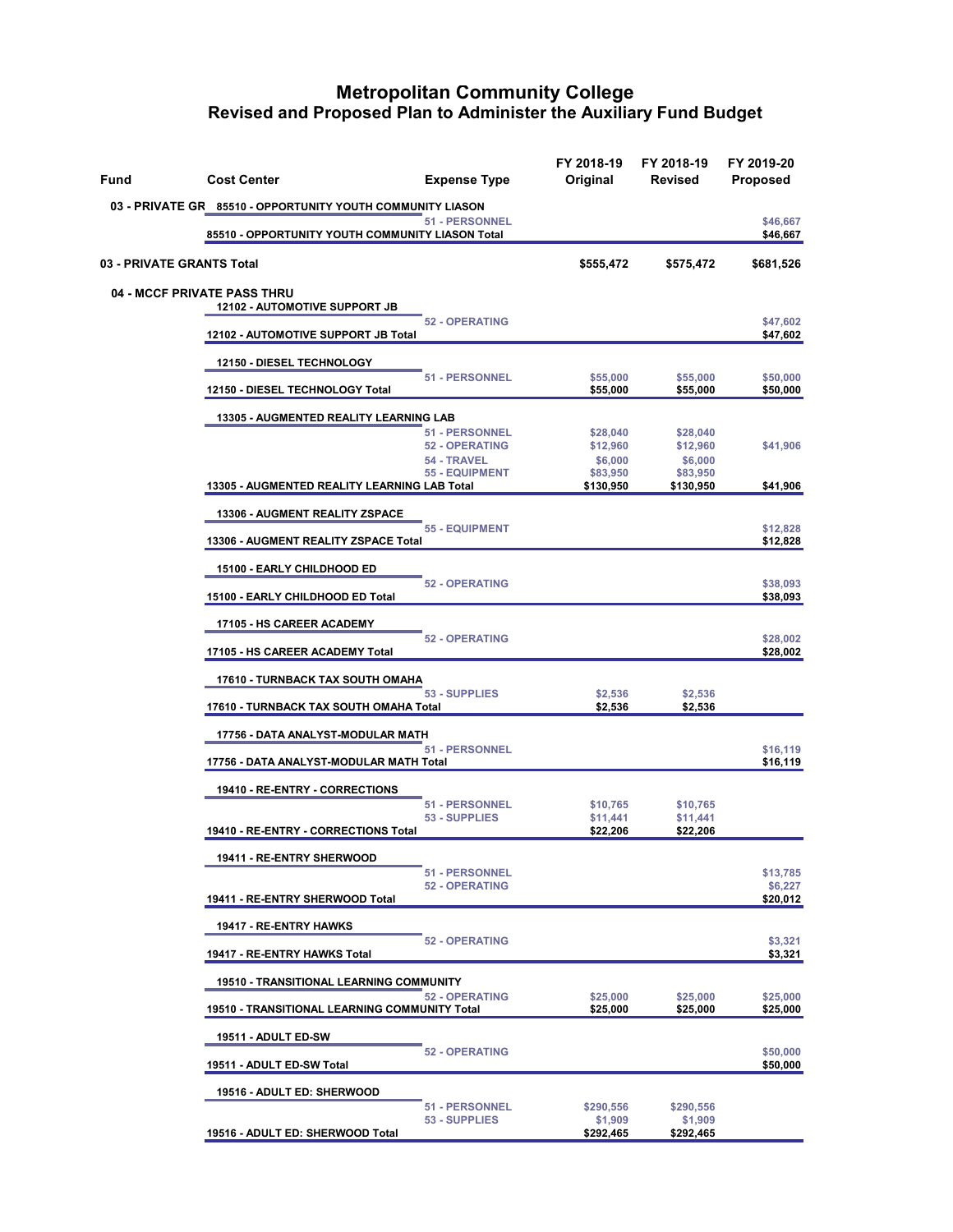| Fund                               | <b>Cost Center</b>                             | <b>Expense Type</b>                            | FY 2018-19<br>Original | FY 2018-19<br>Revised  | FY 2019-20<br><b>Proposed</b> |
|------------------------------------|------------------------------------------------|------------------------------------------------|------------------------|------------------------|-------------------------------|
| <b>04 - MCCF PRIVATE PASS THRU</b> |                                                |                                                |                        |                        |                               |
|                                    | 19517 - ADULT ED: SHERWOOD                     | <b>51 - PERSONNEL</b><br><b>52 - OPERATING</b> |                        |                        | \$290,132<br>\$22,893         |
|                                    | 19517 - ADULT ED: SHERWOOD Total               |                                                |                        |                        | \$313,025                     |
|                                    | 19518 - MCC EXPRESS & RE-ENTRY SCOTT           | 51 - PERSONNEL                                 | \$236,737              | \$236,737              | \$226,247                     |
|                                    | 19518 - MCC EXPRESS & RE-ENTRY SCOTT Total     | <b>52 - OPERATING</b>                          | \$84,439<br>\$321,176  | \$84,439<br>\$321,176  | \$75,991<br>\$302,238         |
|                                    | 19521 - FNB: MCC EXPRESS                       |                                                |                        |                        |                               |
|                                    | 19521 - FNB: MCC EXPRESS Total                 | <b>52 - OPERATING</b>                          |                        |                        | \$98,993<br>\$98,993          |
|                                    | 19522 - FNB: MCC EXPRESS                       |                                                |                        |                        |                               |
|                                    | 19522 - FNB: MCC EXPRESS Total                 | <b>52 - OPERATING</b>                          | \$37,339<br>\$37,339   | \$37,339<br>\$37,339   |                               |
|                                    | 42101 - STEAM PROTOLAB DAY CAMP-BCBS           |                                                |                        |                        |                               |
|                                    | 42101 - STEAM PROTOLAB DAY CAMP-BCBS Total     | <b>52 - OPERATING</b>                          |                        |                        | \$1,946<br>\$1,946            |
|                                    | 78033 - SHERWOOD EARN & LEARN                  |                                                |                        |                        |                               |
|                                    | 78033 - SHERWOOD EARN & LEARN Total            | 51 - PERSONNEL                                 |                        |                        | \$53,435<br>\$53,435          |
|                                    | 78034 - SHERWOOD EARN & LEARN                  |                                                |                        |                        |                               |
|                                    | 78034 - SHERWOOD EARN & LEARN Total            | <b>51 - PERSONNEL</b>                          | \$73,275<br>\$73,275   | \$73,275<br>\$73,275   |                               |
|                                    | 86400 - COLLEGE SUCCESS NAVIGATOR-KIEWIT       |                                                |                        |                        |                               |
|                                    | 86400 - COLLEGE SUCCESS NAVIGATOR-KIEWIT Total | 51 - PERSONNEL                                 | \$50,000<br>\$50,000   | \$50,000<br>\$50,000   | \$50,000<br>\$50,000          |
|                                    | 86401 - CH-ENROLLMENT NAVIGATOR                |                                                |                        |                        |                               |
|                                    | 86401 - CH-ENROLLMENT NAVIGATOR Total          | 51 - PERSONNEL                                 |                        |                        | \$75,000<br>\$75,000          |
|                                    | 86501 - COLLEGE SUCCESS-SCOTT                  |                                                |                        |                        |                               |
|                                    | 86501 - COLLEGE SUCCESS-SCOTT Total            | 51 - PERSONNEL                                 | \$199,924<br>\$199,924 | \$199,924<br>\$199,924 | \$144,160<br>\$144,160        |
|                                    | 88010 - THREE ZACHS                            |                                                |                        |                        |                               |
|                                    |                                                | <b>51 - PERSONNEL</b><br><b>52 - OPERATING</b> | \$160,352<br>\$29,479  | \$160,352<br>\$29,479  | \$185,000<br>\$100,000        |
|                                    |                                                | 53 - SUPPLIES<br>54 - TRAVEL                   | \$27,169<br>\$9,000    | \$27,169<br>\$9,000    |                               |
|                                    | 88010 - THREE ZACHS Total                      |                                                | \$226,000              | \$226,000              | \$285,000                     |
|                                    | 04 - MCCF PRIVATE PASS THRU Total              |                                                | \$1,435,871            | \$1,435,871            | \$1,656,680                   |
| <b>05 - MCCF FED PASS THRU</b>     | 91232 - DOUGLAS COUNTY VIP POWWOW              |                                                |                        |                        |                               |
|                                    | 91232 - DOUGLAS COUNTY VIP POWWOW Total        | <b>52 - OPERATING</b>                          | \$10,553<br>\$10,553   | \$10,553<br>\$10,553   | \$10,553<br>\$10,553          |
|                                    | 91233 - NAC POW WOW                            |                                                |                        |                        |                               |
|                                    | 91233 - NAC POW WOW Total                      | <b>52 - OPERATING</b>                          | \$5,870<br>\$5,870     | \$0<br>\$0             |                               |
| 05 - MCCF FED PASS THRU Total      |                                                |                                                | \$16,423               | \$10,553               | \$10,553                      |
| 07 - MCCF GRANTS                   |                                                |                                                |                        |                        |                               |
|                                    | 36022 - DIVERSITY TEACHER PREP PROGRAM         | <b>52 - OPERATING</b>                          | \$3,000                | \$3,000                |                               |
|                                    | 36022 - DIVERSITY TEACHER PREP PROGRAM Total   |                                                | \$3,000                | \$3,000                |                               |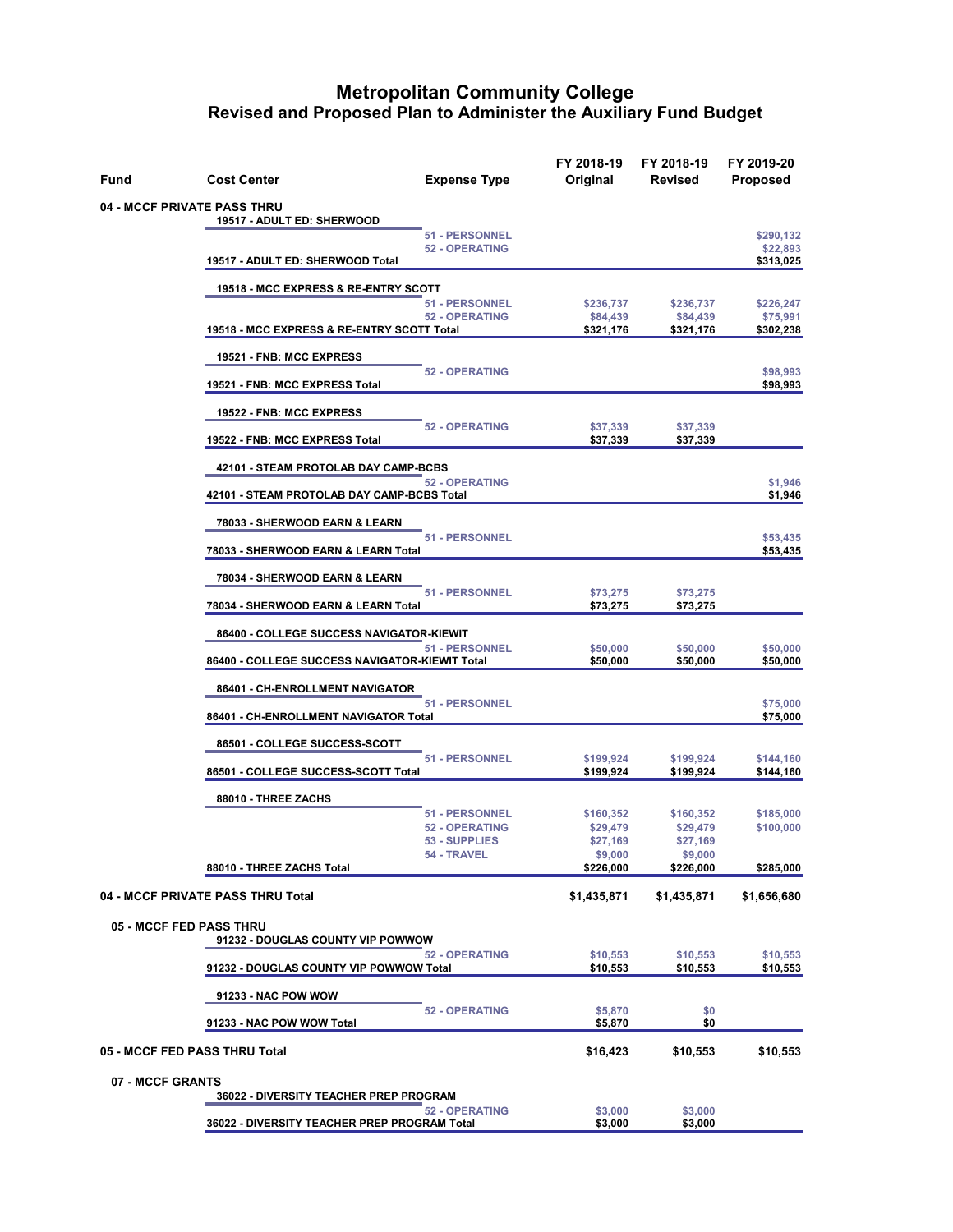| Fund                  | <b>Cost Center</b>                                                    | <b>Expense Type</b>                                                                                | FY 2018-19<br>Original                               | FY 2018-19<br><b>Revised</b>                         | FY 2019-20<br><b>Proposed</b>                         |
|-----------------------|-----------------------------------------------------------------------|----------------------------------------------------------------------------------------------------|------------------------------------------------------|------------------------------------------------------|-------------------------------------------------------|
|                       | 07 - MCCF GRANTS Total                                                |                                                                                                    | \$3,000                                              | \$3,000                                              |                                                       |
|                       | <b>21 - CONTINUING EDUCATION</b><br>41300 - CONTINUING EDUCATION      |                                                                                                    |                                                      |                                                      |                                                       |
|                       |                                                                       | 51 - PERSONNEL<br><b>52 - OPERATING</b><br>53 - SUPPLIES<br>54 - TRAVEL<br><b>56 - STUDENT AID</b> | \$86,551<br>\$218,170<br>\$3,000<br>\$350<br>\$3,000 | \$86,551<br>\$218,170<br>\$3,000<br>\$350<br>\$3,000 | \$122,649<br>\$244,670<br>\$5,200<br>\$350<br>\$3,000 |
|                       | 41300 - CONTINUING EDUCATION Total                                    |                                                                                                    | \$311,071                                            | \$311,071                                            | \$375,869                                             |
|                       | 42240 - COLLEGE FOR KIDS                                              | <b>51 - PERSONNEL</b>                                                                              | \$114,109                                            |                                                      | \$114,109                                             |
|                       |                                                                       | <b>52 - OPERATING</b><br>53 - SUPPLIES<br>54 - TRAVEL                                              | \$37,500<br>\$10,500<br>\$2,000                      | \$114,109<br>\$37,500<br>\$10,500<br>\$2,000         | \$47,500<br>\$10,500<br>\$2,000                       |
|                       | 42240 - COLLEGE FOR KIDS Total                                        |                                                                                                    | \$164,109                                            | \$164,109                                            | \$174,109                                             |
|                       | 75100 - CONTINUING EDUCATION                                          | <b>51 - PERSONNEL</b>                                                                              | \$286,751                                            | \$286,751                                            | \$322,199                                             |
|                       | 75100 - CONTINUING EDUCATION Total<br>21 - CONTINUING EDUCATION Total |                                                                                                    | \$286,751<br>\$761,931                               | \$286,751<br>\$761,931                               | \$322,199<br>\$872,177                                |
|                       | <b>22 - STATE - PASS THRU FED</b><br>01002 - ACE SCHOLARSHIP          |                                                                                                    |                                                      |                                                      |                                                       |
|                       | 01002 - ACE SCHOLARSHIP Total                                         | <b>56 - STUDENT AID</b>                                                                            | \$35,000<br>\$35,000                                 | \$35,000<br>\$35,000                                 | \$35,000<br>\$35,000                                  |
|                       | 75300 - AE/REGULAR                                                    |                                                                                                    |                                                      |                                                      |                                                       |
|                       | 75300 - AE/REGULAR Total                                              | 51 - PERSONNEL<br>53 - SUPPLIES                                                                    | \$442,451<br>\$34,600<br>\$477,051                   | \$442,451<br>\$34,600<br>\$477,051                   | \$463,359<br>\$6,435<br>\$469,794                     |
|                       | 75303 - AE CORRECTIONS                                                | <b>51 - PERSONNEL</b>                                                                              |                                                      |                                                      |                                                       |
|                       | 75303 - AE CORRECTIONS Total                                          |                                                                                                    | \$4,680<br>\$4,680                                   | \$4,680<br>\$4,680                                   |                                                       |
|                       | 75304 - AE MINI GRANT                                                 |                                                                                                    |                                                      |                                                      |                                                       |
|                       |                                                                       | 51 - PERSONNEL<br>53 - SUPPLIES<br>54 - TRAVEL                                                     |                                                      | \$26,938<br>\$5,123<br>\$500                         | \$20,000<br>\$5,000                                   |
|                       | 75304 - AE MINI GRANT Total                                           |                                                                                                    |                                                      | \$32,561                                             | \$25,000                                              |
|                       | 75305 - IELCE (EI CIVICS)                                             | <b>51 - PERSONNEL</b><br>53 - SUPPLIES                                                             | \$19,482<br>\$29,840                                 | \$19,482<br>\$29,840                                 | \$113,168<br>\$299                                    |
|                       | 75305 - IELCE (EI CIVICS) Total                                       |                                                                                                    | \$49,322                                             | \$49,322                                             | \$113,467                                             |
|                       | 75314 - NDE SPECIAL STATE APPROPRIATION                               | <b>52 - OPERATING</b>                                                                              | \$205,721                                            | \$205,721                                            | \$184,000                                             |
|                       | 75314 - NDE SPECIAL STATE APPROPRIATION Total                         |                                                                                                    | \$205,721                                            | \$205,721                                            | \$184,000                                             |
|                       | 75400 - OLD-VOLUNTEER COORD.<br>75400 - OLD-VOLUNTEER COORD. Total    | 54 - TRAVEL                                                                                        |                                                      | \$5,000<br>\$5,000                                   |                                                       |
|                       | 22 - STATE - PASS THRU FED Total                                      |                                                                                                    | \$771,774                                            | \$809,335                                            | \$827,261                                             |
| <b>31 - AUXILIARY</b> | 04100 - STUDENT LIFE                                                  |                                                                                                    |                                                      |                                                      |                                                       |
|                       | 04100 - STUDENT LIFE Total                                            | <b>52 - OPERATING</b><br>53 - SUPPLIES                                                             |                                                      |                                                      | \$15,850<br>\$20,900<br>\$36,750                      |
|                       | 04117 - SKILLS USA                                                    |                                                                                                    |                                                      |                                                      |                                                       |
|                       |                                                                       | <b>52 - OPERATING</b><br>53 - SUPPLIES                                                             |                                                      |                                                      | \$64,450<br>\$1,000                                   |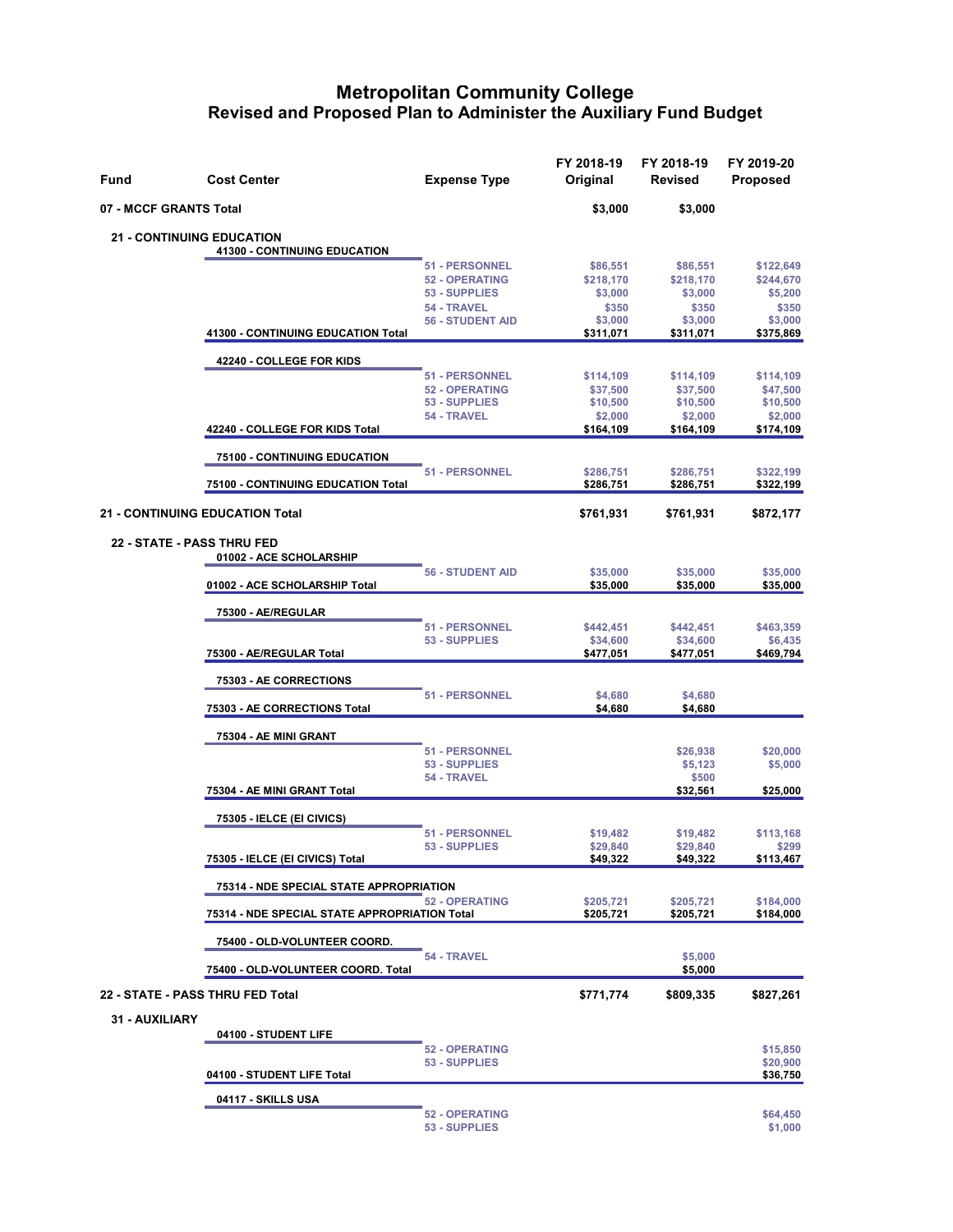| Fund                             | <b>Cost Center</b>                                                    | <b>Expense Type</b>                  | FY 2018-19<br>Original     | FY 2018-19<br>Revised      | FY 2019-20<br>Proposed           |
|----------------------------------|-----------------------------------------------------------------------|--------------------------------------|----------------------------|----------------------------|----------------------------------|
| 31 - AUXILIARY                   | <u>04117 - SKILLS USA</u><br>04117 - SKILLS USA Total                 | 54 - TRAVEL                          |                            |                            | \$6,070<br>\$71,520              |
|                                  | 05100 - VENDING                                                       |                                      |                            |                            |                                  |
|                                  | 05100 - VENDING Total                                                 | <b>52 - OPERATING</b>                | \$75,000<br>\$75,000       | \$75,000<br>\$75,000       | \$75,000<br>\$75,000             |
|                                  | 05600 - AUXILIARY PROJECTS                                            |                                      |                            |                            |                                  |
|                                  | 05600 - AUXILIARY PROJECTS Total                                      | <b>52 - OPERATING</b>                | \$7,532,308<br>\$7,532,308 | \$7,494,747<br>\$7,494,747 | \$6,437,811<br>\$6,437,811       |
|                                  | 11281 - GREAT PLAINS THEATER CONFERENCE                               |                                      |                            |                            |                                  |
|                                  | 11281 - GREAT PLAINS THEATER CONFERENCE Total                         | 51 - PERSONNEL                       |                            |                            | \$86,561<br>\$86,561             |
|                                  | 13050 - ELECTRICAL                                                    |                                      |                            |                            |                                  |
|                                  | 13050 - ELECTRICAL Total                                              | 53 - SUPPLIES                        | \$20,000<br>\$20,000       | \$20,000<br>\$20,000       | \$20,000<br>\$20,000             |
|                                  | 13080 - PLUMBING APPRENTICESHIP                                       |                                      |                            |                            |                                  |
|                                  | 13080 - PLUMBING APPRENTICESHIP Total                                 | 53 - SUPPLIES                        | \$10,000<br>\$10,000       | \$10,000<br>\$10,000       | \$10,000<br>\$10,000             |
|                                  | <b>13100 - CONSTRUCTION TECH</b>                                      | 53 - SUPPLIES                        |                            |                            |                                  |
|                                  | 13100 - CONSTRUCTION TECH Total                                       |                                      | \$100,000<br>\$100,000     | \$100,000<br>\$100,000     | \$100,000<br>\$100,000           |
|                                  | 13700 - AC/HEATING/REFRIG                                             | 53 - SUPPLIES                        |                            |                            |                                  |
|                                  | 13700 - AC/HEATING/REFRIG Total                                       |                                      | \$10,000<br>\$10,000       | \$10,000<br>\$10,000       | \$10,000<br>\$10,000             |
|                                  | <b>15801 - CREATIVE WRITING FORUM</b>                                 | <b>52 - OPERATING</b>                |                            |                            |                                  |
|                                  | <b>15801 - CREATIVE WRITING FORUM Total</b>                           |                                      |                            | \$600<br>\$600             |                                  |
|                                  | <b>17101 - MEET &amp; GREET</b>                                       |                                      |                            |                            |                                  |
|                                  | 17101 - MEET & GREET Total                                            | <b>52 - OPERATING</b>                |                            |                            | \$11,500<br>\$11,500             |
|                                  | <b>17754 - NE MATH READINESS</b>                                      |                                      |                            |                            |                                  |
|                                  | 17754 - NE MATH READINESS Total                                       | <b>52 - OPERATING</b>                | \$20,000<br>\$20,000       | \$0<br>\$0                 |                                  |
|                                  | 41300 - CONTINUING EDUCATION                                          |                                      |                            |                            |                                  |
|                                  | 41300 - CONTINUING EDUCATION Total                                    | <b>55 - EQUIPMENT</b>                |                            |                            | \$203,000<br>\$203,000           |
|                                  | 52106 - SPECIAL COLLEGE PROJECT - PATHWAYS                            |                                      |                            |                            |                                  |
|                                  | 52106 - SPECIAL COLLEGE PROJECT - PATHWAYS Total                      | <b>52 - OPERATING</b><br>54 - TRAVEL |                            |                            | \$25,000<br>\$38,500<br>\$63,500 |
|                                  | 56200 - IT NETWORK SERVICES                                           |                                      |                            |                            |                                  |
|                                  | 56200 - IT NETWORK SERVICES Total                                     | <b>52 - OPERATING</b>                | \$25,000<br>\$25,000       | \$25,000<br>\$25,000       | \$25,000<br>\$25,000             |
|                                  | 82100 - CAMPUS/CENTER STUDENT SERVICES                                |                                      |                            |                            |                                  |
|                                  | <b>52 - OPERATING</b><br>82100 - CAMPUS/CENTER STUDENT SERVICES Total |                                      |                            |                            | \$75,000<br>\$75,000             |
| 31 - AUXILIARY Total             |                                                                       |                                      | \$7,792,308                | \$7,734,747                | \$7,226,242                      |
| <b>32 - CENTRAL STORES</b>       | 05300 - CENTRAL STORES                                                |                                      |                            |                            |                                  |
|                                  | 05300 - CENTRAL STORES Total                                          | 53 - SUPPLIES                        | \$40,000<br>\$40,000       | \$40,000<br>\$40,000       | \$40,000<br>\$40,000             |
| <b>32 - CENTRAL STORES Total</b> |                                                                       |                                      | \$40,000                   | \$40,000                   | \$40,000                         |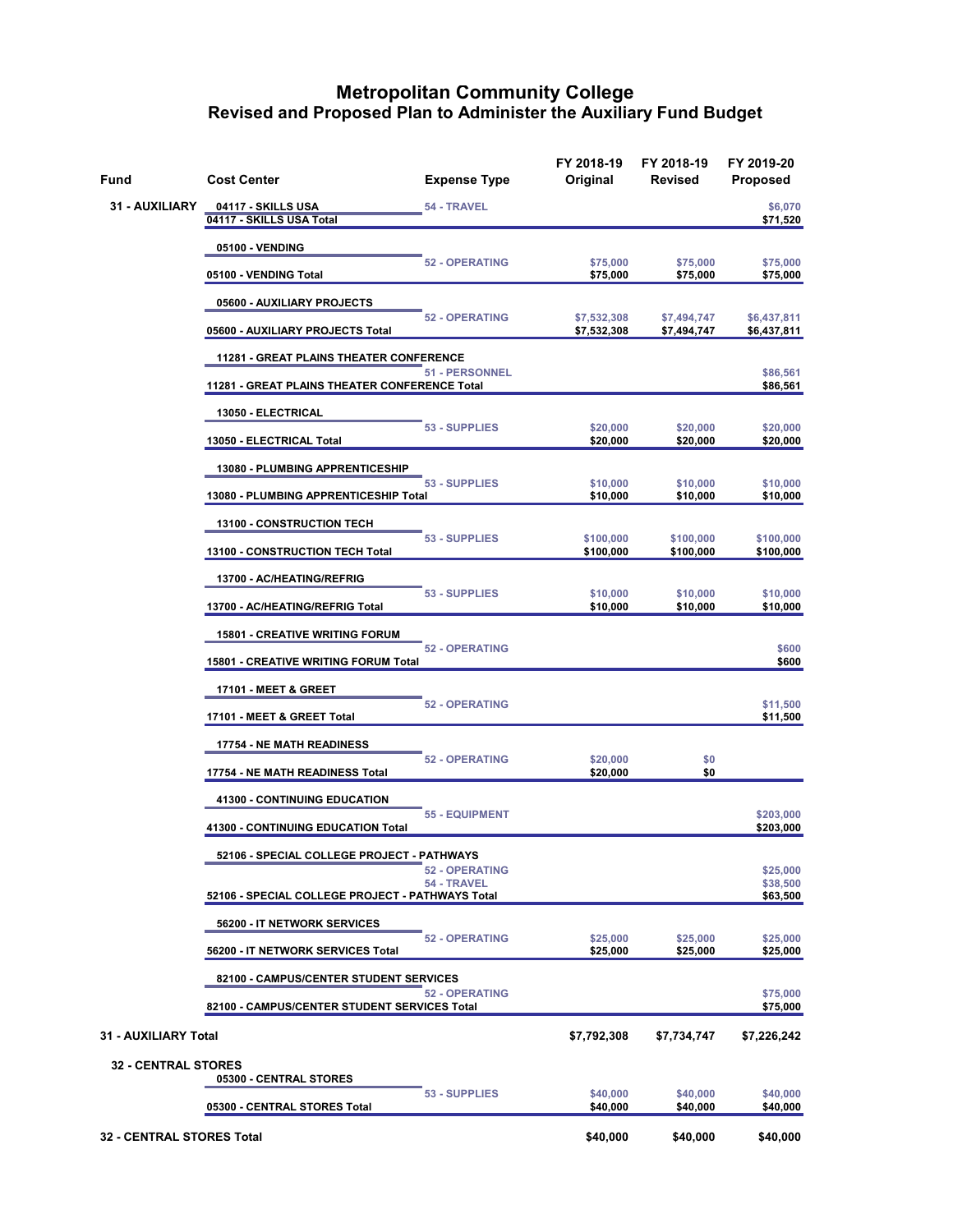| Fund                                   | <b>Cost Center</b>                                                      | <b>Expense Type</b>   | FY 2018-19<br>Original | FY 2018-19<br><b>Revised</b> | FY 2019-20<br><b>Proposed</b> |
|----------------------------------------|-------------------------------------------------------------------------|-----------------------|------------------------|------------------------------|-------------------------------|
| <b>33 - PRINTING &amp; DUPL CENTER</b> | 62221 - PRINTING CENTER-AUX                                             |                       |                        |                              |                               |
|                                        | 62221 - PRINTING CENTER-AUX Total                                       | 53 - SUPPLIES         | \$100,000<br>\$100,000 | \$100,000<br>\$100,000       | \$100,000<br>\$100,000        |
|                                        | 33 - PRINTING & DUPL CENTER Total                                       |                       | \$100,000              | \$100,000                    | \$100,000                     |
| <b>41 - AUX ENTERPRISES</b>            |                                                                         |                       |                        |                              |                               |
|                                        | 17230 - FAB LAB                                                         | <b>52 - OPERATING</b> |                        |                              | \$50                          |
|                                        | 17230 - FAB LAB Total                                                   | 53 - SUPPLIES         |                        |                              | \$900<br>\$950                |
|                                        | 18403 - OFD CONTRACT                                                    |                       |                        |                              |                               |
|                                        | 18403 - OFD CONTRACT Total                                              | 51 - PERSONNEL        | \$67,742<br>\$67,742   | \$67,742<br>\$67,742         | \$70,532<br>\$70,532          |
|                                        | 42100 - WORKFORCE INNOVATION DIVISION                                   |                       |                        |                              |                               |
|                                        | 42100 - WORKFORCE INNOVATION DIVISION Total                             | 53 - SUPPLIES         | \$39,500<br>\$39,500   | \$39,500<br>\$39,500         | \$39,500<br>\$39,500          |
|                                        | 78032 - NATIONAL CAREER READINESS CERTIFICATION                         |                       |                        |                              |                               |
|                                        | 78032 - NATIONAL CAREER READINESS CERTIFICATION Total                   | 51 - PERSONNEL        | \$119,924<br>\$119,924 | \$119,924<br>\$119,924       | \$147,500<br>\$147,500        |
| 41 - AUX ENTERPRISES Total             |                                                                         |                       | \$227,166              | \$227,166                    | \$258,482                     |
| <b>42 - FOOD ARTS</b>                  |                                                                         |                       |                        |                              |                               |
|                                        | 11101 - CATERING                                                        | 51 - PERSONNEL        |                        |                              |                               |
|                                        |                                                                         | 52 - OPERATING        | \$228,744<br>\$11,500  | \$228,744<br>\$11,500        | \$240,184<br>\$11,500         |
|                                        |                                                                         | 53 - SUPPLIES         | \$130,000              | \$130,000                    | \$130,000                     |
|                                        | 11101 - CATERING Total                                                  | 54 - TRAVEL           | \$370,244              | \$370,244                    | \$5,000<br>\$386,684          |
|                                        | 11102 - SAGE BISTRO                                                     |                       |                        |                              |                               |
|                                        |                                                                         | 51 - PERSONNEL        | \$24,695               | \$24,695                     | \$25,314                      |
|                                        |                                                                         | <b>52 - OPERATING</b> | \$6,300                | \$6,300                      | \$3,800                       |
|                                        | 11102 - SAGE BISTRO Total                                               | 53 - SUPPLIES         | \$176,800<br>\$207,795 | \$176,800<br>\$207,795       | \$176,800<br>\$205,914        |
|                                        | 11105 - CULINARY PROF DEVELOPMENT                                       |                       |                        |                              |                               |
|                                        |                                                                         | <b>51 - PERSONNEL</b> | \$8,647                | \$8,647                      | \$8,647                       |
|                                        | 11105 - CULINARY PROF DEVELOPMENT Total                                 | 53 - SUPPLIES         | \$1,927<br>\$10,574    | \$1,927<br>\$10,574          | \$1,927<br>\$10,574           |
| 42 - FOOD ARTS Total                   |                                                                         |                       | \$588,613              | \$588,613                    | \$603,172                     |
| <b>44 - HORTICULTURE</b>               | 17600 - HORTICULTURE,LAND SYSTEMS&MANAGEMENT                            |                       |                        |                              |                               |
|                                        | 17600 - HORTICULTURE, LAND SYSTEMS&MANAGEMENT Total                     | 53 - SUPPLIES         | \$5,000<br>\$5,000     | \$5,000<br>\$5,000           | \$5,000<br>\$5,000            |
|                                        |                                                                         |                       |                        |                              |                               |
| <b>44 - HORTICULTURE Total</b>         |                                                                         |                       | \$5,000                | \$5,000                      | \$5,000                       |
|                                        | <b>46 - AUX AUTO/COLLISION/DIESEL</b><br><b>12100 - AUTOMOTIVE TECH</b> |                       |                        |                              |                               |
|                                        | 12100 - AUTOMOTIVE TECH Total                                           | 53 - SUPPLIES         | \$66,000<br>\$66,000   | \$66,000<br>\$66,000         | \$66,000<br>\$66,000          |
|                                        | 12150 - DIESEL TECHNOLOGY                                               |                       |                        |                              |                               |
|                                        |                                                                         | 53 - SUPPLIES         | \$6,000                | \$6,000                      | \$6,000                       |
|                                        | 12150 - DIESEL TECHNOLOGY Total                                         |                       | \$6,000                | \$6,000                      | \$6,000                       |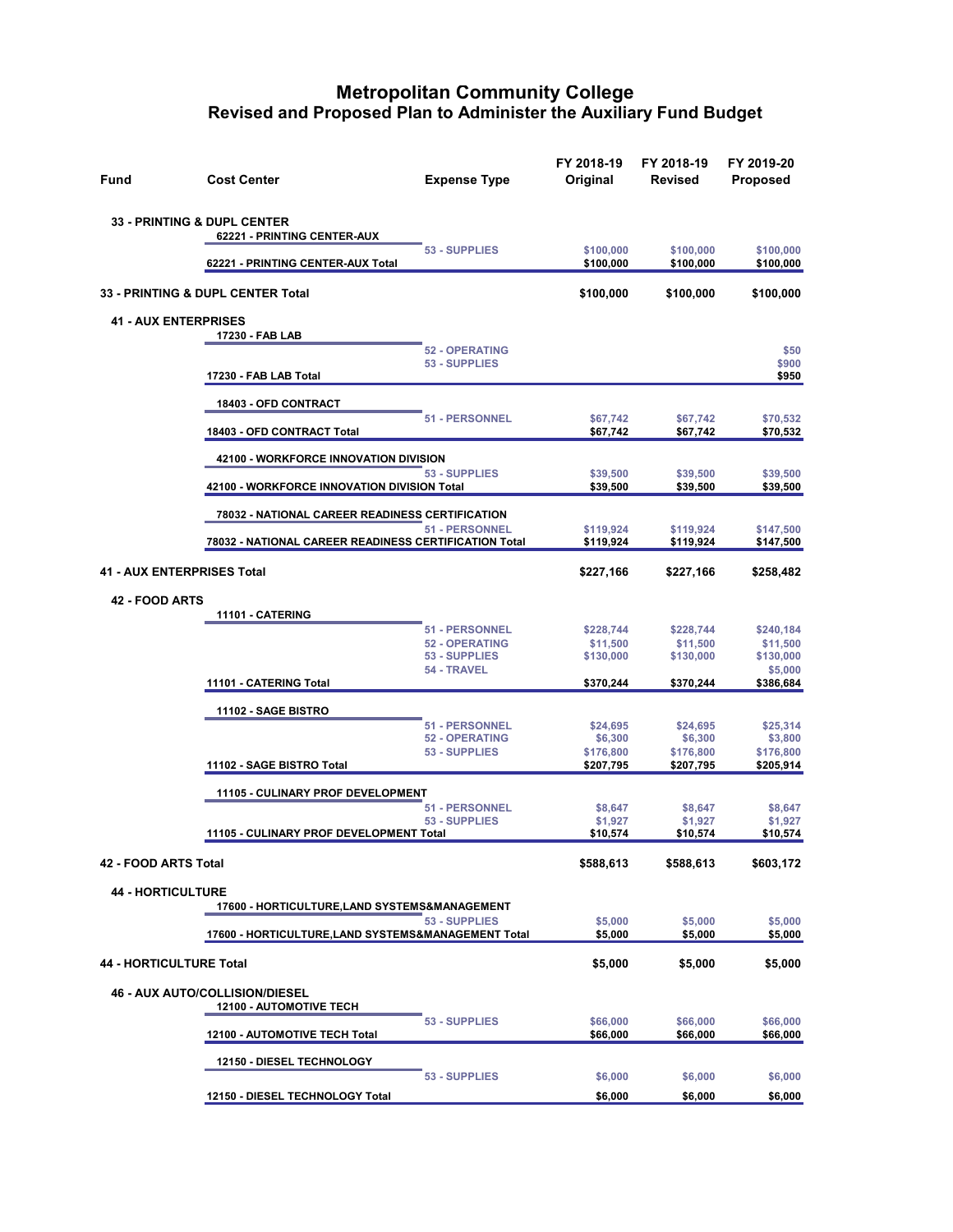| Fund | <b>Cost Center</b>                                                                 | <b>Expense Type</b>                                             | FY 2018-19<br>Original                       | FY 2018-19<br>Revised                        | FY 2019-20<br><b>Proposed</b>           |
|------|------------------------------------------------------------------------------------|-----------------------------------------------------------------|----------------------------------------------|----------------------------------------------|-----------------------------------------|
|      | 46 - AUX AUTO/CO 12200 - AUTO COLLISION TECHNOLOGY                                 |                                                                 |                                              |                                              |                                         |
|      | 12200 - AUTO COLLISION TECHNOLOGY Total                                            | 53 - SUPPLIES                                                   | \$46,500<br>\$46,500                         | \$46,500<br>\$46,500                         | \$46,500<br>\$46,500                    |
|      | 46 - AUX AUTO/COLLISION/DIESEL Total                                               |                                                                 | \$118,500                                    | \$118,500                                    | \$118,500                               |
|      | <b>48 - AUXILIARY MOTOR POOL</b><br>63610 - VEHICLE MAINTENANCE                    |                                                                 |                                              |                                              |                                         |
|      | 63610 - VEHICLE MAINTENANCE Total                                                  | <b>52 - OPERATING</b><br>53 - SUPPLIES<br><b>55 - EQUIPMENT</b> | \$16,000<br>\$35,000<br>\$32,000<br>\$83,000 | \$16,000<br>\$35,000<br>\$32,000<br>\$83,000 | \$12,000<br>\$35,000<br><u>\$47,000</u> |
|      | <b>48 - AUXILIARY MOTOR POOL Total</b>                                             |                                                                 | \$83,000                                     | \$83,000                                     | \$47,000                                |
|      | <b>81 - STUDENT AGENCY</b><br>04100 - STUDENT LIFE                                 | <b>52 - OPERATING</b>                                           |                                              |                                              |                                         |
|      | 04100 - STUDENT LIFE Total                                                         | 53 - SUPPLIES                                                   |                                              | \$5,800<br>\$20,850<br>\$26,650              | \$5,800<br>\$60,850<br>\$66,650         |
|      | 04111 - MU GAMMA GAMMA                                                             | 54 - TRAVEL                                                     |                                              | \$2,000                                      |                                         |
|      | 04111 - MU GAMMA GAMMA Total                                                       |                                                                 |                                              | \$2,000                                      |                                         |
|      | 04113 - ASID                                                                       | 53 - SUPPLIES                                                   |                                              | \$1,500                                      |                                         |
|      | 04113 - ASID Total                                                                 |                                                                 |                                              | \$1,500                                      |                                         |
|      | 04115 - TRI OMEGA CULINARY ARTS CLUB<br>04115 - TRI OMEGA CULINARY ARTS CLUB Total | <b>52 - OPERATING</b>                                           |                                              | \$1,500                                      |                                         |
|      |                                                                                    |                                                                 |                                              | \$1,500                                      |                                         |
|      | 04116 - METRO PHOTO CLUB                                                           | <b>52 - OPERATING</b>                                           |                                              | \$1,500                                      |                                         |
|      | 04116 - METRO PHOTO CLUB Total                                                     |                                                                 |                                              | \$1,500                                      |                                         |
|      | 04120 - ADMINISTRATION-CLUBS                                                       | <b>52 - OPERATING</b>                                           | \$5,800                                      | \$0                                          |                                         |
|      | 04120 - ADMINISTRATION-CLUBS Total                                                 | 53 - SUPPLIES                                                   | \$60,850<br>\$66,650                         | \$0<br>\$0                                   |                                         |
|      | 04123 - ALTERED VISIONS - HORTICULTURE                                             |                                                                 |                                              |                                              |                                         |
|      | 04123 - ALTERED VISIONS - HORTICULTURE Total                                       | <b>52 - OPERATING</b><br>53 - SUPPLIES                          |                                              | \$1,400<br>\$100<br>\$1,500                  |                                         |
|      | 04126 - STUDENT NURSING ASSOCIATION                                                |                                                                 |                                              |                                              |                                         |
|      | 04126 - STUDENT NURSING ASSOCIATION Total                                          | <b>52 - OPERATING</b>                                           |                                              | \$1,500<br>\$1,500                           |                                         |
|      | 04128 - OOO COMPETITION CLUB                                                       |                                                                 |                                              |                                              |                                         |
|      | 04128 - OOO COMPETITION CLUB Total                                                 | <b>52 - OPERATING</b>                                           |                                              | \$17,000<br>\$17,000                         |                                         |
|      | 04139 - ASIAN AMERICAN CLUB-FAST                                                   |                                                                 |                                              |                                              |                                         |
|      | 04139 - ASIAN AMERICAN CLUB-FAST Total                                             | <b>52 - OPERATING</b>                                           |                                              | \$1,500<br>\$1,500                           |                                         |
|      | 04140 - SAFE                                                                       | <b>52 - OPERATING</b>                                           |                                              | \$100                                        |                                         |
|      | 04140 - SAFE Total                                                                 | 53 - SUPPLIES                                                   |                                              | \$1,400<br>\$1,500                           |                                         |
|      | 04145 - USITT-THEATER TECH                                                         | <b>52 - OPERATING</b>                                           |                                              | \$1,500                                      |                                         |
|      | 04145 - USITT-THEATER TECH Total                                                   |                                                                 |                                              | \$1,500                                      |                                         |